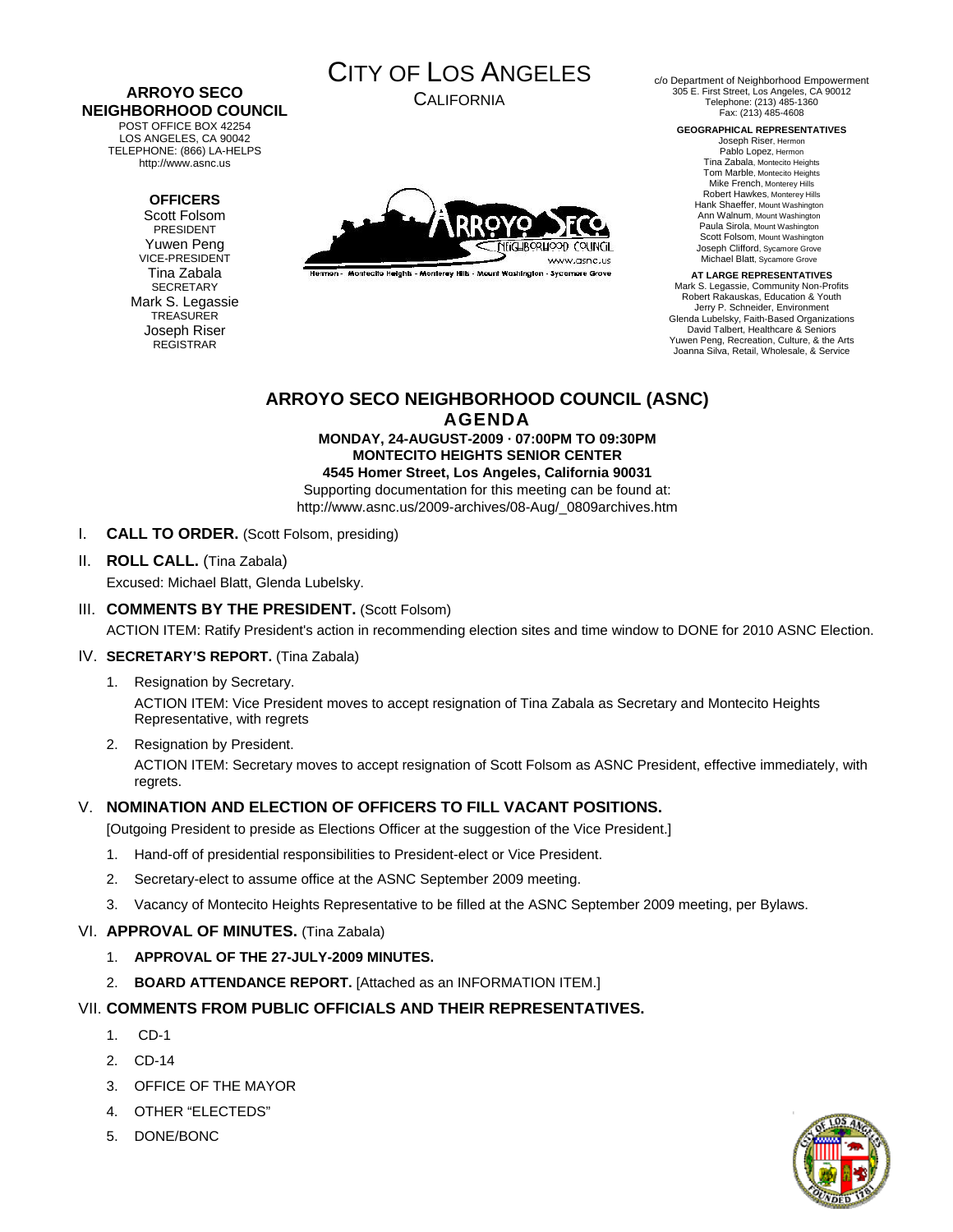## **ARROYO SECO NEIGHBORHOOD COUNCIL (ASNC) AGENDA, Page 2 MONDAY, 24-AUGUST-2009 · 07:00PM TO 09:30PM MONTECITO HEIGHTS SENIOR CENTER**

VIII.**PUBLIC COMMENT.** Comments from stakeholders, the public and the Board on non-agenda items within the Board's jurisdiction (limited to two minutes per speaker/ sign speaker card before meeting.)

#### IX. **TREASURER'S REPORT.** (Mark S. Legassie)

- X. **ACTION ITEMS.** Funding Requests.
	- 1. **PROMOTIONAL ITEMS.**
		- (a) Request for funding of up to \$500 from "stakeholder communications" funds budgeted by the ASNC to purchase 200 reusable cloth grocery bags imprinted with the City logo and ASNC spelled out with Website address and contact phone number. (Mark Legassie will provide samples) (Joseph Riser) (rec'd 21-JULY-2009 2256) (**Tabled from last meeting.**)
		- (b) Request for funding of up to \$300 from "stakeholder communications" funds budgeted by the ASNC to purchase ASNC-imprinted LED keychain lights for use as giveaways at outreach events, etc. (Joseph Riser) (rec'd 21-JULY-2009 2256) (**Tabled from last meeting.**)
	- 2. **COMMUNITY PROJECT FUNDING REQUEST. \$1,000 Tutoring Services at Latona Avenue Elementary School [Category: Education]**

Motion to allocate \$1,000 in community project funds to the Latona Avenue Elementary School to support tutoring services for low-income students. This will match funds already raised by the Montecito Heights Improvement Association ("MHIA"). In 2008-2009, \$1,200 was raised by MHIA and ASNC matched this with \$1,000; 21 students participated. For 2009-2010, principal and teachers will select students in need of tutoring. To date, \$1,040 has already been raised. (Montecito Heights Local Issues)

- 3. **HEALTHCARE ITEM.** Request that the ASNC board consider sponsoring, leading the organization of, and supporting financially an Arroyo Seco area Health and Fitness Fair to promote wellness among the stakeholders in our five communities. ASNC would partner with the Monterey Adult Day Health Care Center, which provides a unique service to seniors in our area, and a number of other diverse health-related local organizations willing to promote and provide their services. This would mirror recent efforts by several other City neighborhood councils, and ideally would be held this fall within our area at a central location, yet to be determined. A preliminary ASNC budget request (est. \$1,500) will be forwarded to the board's Budget & Finance Committee before its next meeting. (Joseph Riser) (rec'd 19-AUGUST-2009 1600)
- 4. **HAUNTED HARVEST STORYTELLING FESTIVAL.** Funding request. Possible referral to committee. (Joseph Riser) (rec'd 20-AUGUST-2009 1034)

### XI. **ACTION ITEMS.** Non-Finance Related.

- 1. **BOARD ABSENCES.** Under Bylaws Article IV (Board of Representatives and Officers), Item 6c, determine how many current elected representatives have had four unexcused absences, advise those members, and consider declaring their seat(s) vacant, if applicable. Then, under ASNC Standing Rules, begin the processes outlined for filling those vacancies including, if necessary, the holding of a special election by the board at the earliest possible future meeting. (Joseph Riser) (rec'd 21-JULY-2009 2326) (**Carried from last meeting.**)
- 2. **HOW JOSEPH WANTS HIS MINUTES.** Formal request that the ASNC board be allowed to discuss and vote on the type of minutes that should be taken of its meetings -- and whether recent attempts to transcribe nearly every word spoken during its 2-3 hour meetings, rather than summarizing its discussions, are in the best interest of representing board actions. (Joseph Riser) (rec'd 24-JULY-2009 0629)
- 3. **710 FREEWAY DISCUSSION**. (rec'd 12-AUGUST-2009 1435 from Pat Griffith)
- 4. **MAYOR'S BUDGET DAY.** DONE ANNOUNCEMENT: "This year's Community Budget Day will take place at the Citywide Congress of Neighborhoods event to be held on Saturday 10-OCTOBER-2009 at Los Angeles City Hall. Please select or elect two persons to represent your Neighborhood Council's budget concerns in the Mayor's Community Budget Process. Your Council may select either board members or stakeholder members to serve as budget process representatives. Please submit budget representatives' names and contact information to Ms. Rose Ibañez at: rose.ibanez@lacity.org no later than 30-SEPTEMBER- 2009. You may also call (213) 485-1360 for more information."

[MARK LEGASSIE has expressed interest to be one of the two representatives from ASNC.]



Post Office Box 42254, Los Angeles, Ca90042 Phone (866) LA-HELPS www.asnc.us **ARROYO SECO NEIGHBORHOOD COUNCIL**

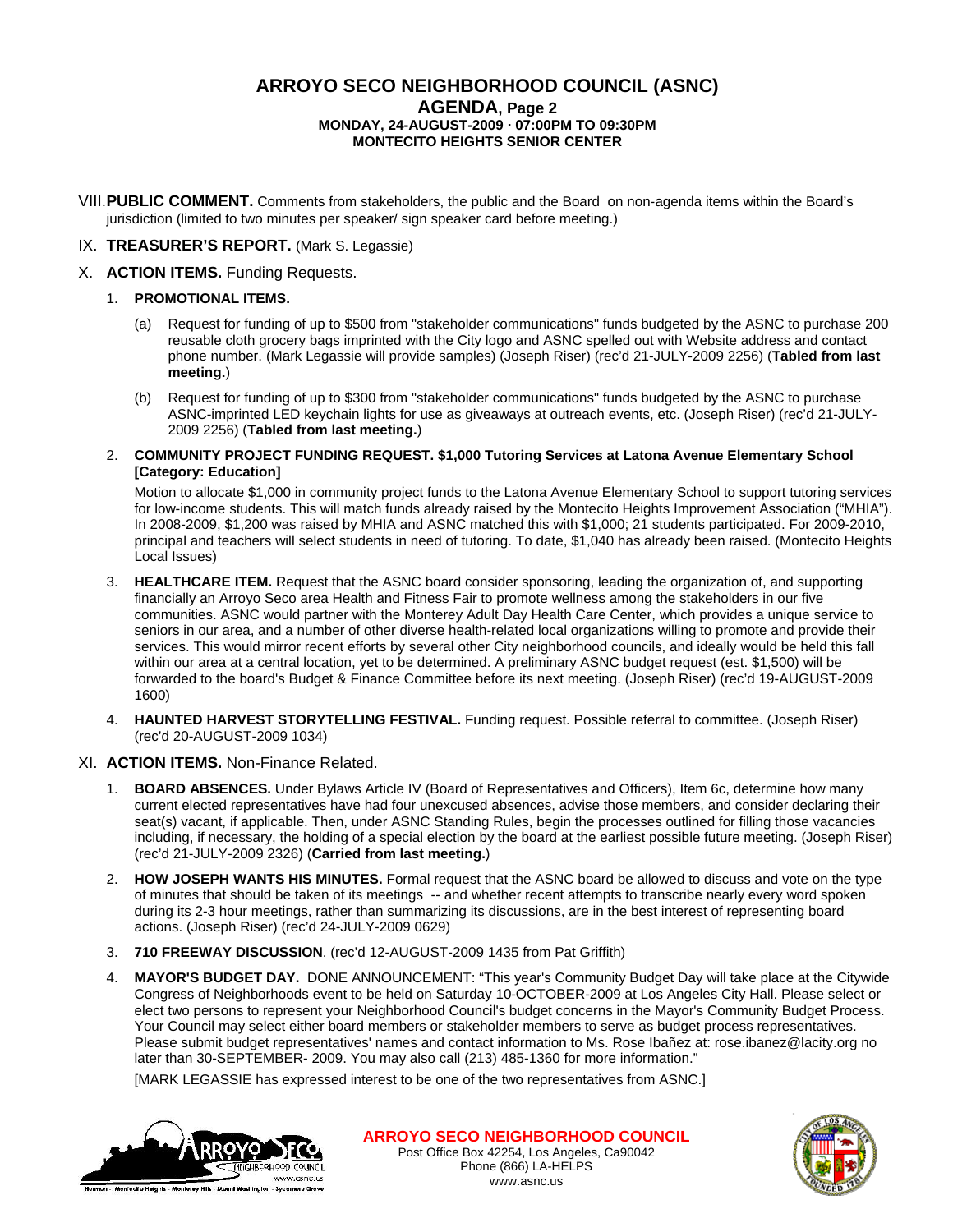## **ARROYO SECO NEIGHBORHOOD COUNCIL (ASNC)**

**AGENDA, Page 3**

#### **MONDAY, 24-AUGUST-2009 · 07:00PM TO 09:30PM MONTECITO HEIGHTS SENIOR CENTER**

#### XII. **COMMITTEE REPORTS.**

- 1. Local Issues.
	- (a) Hermon
	- (b) Montecito Heights
	- (c) Monterey Hills
	- (d) Mount Washington
	- (e) Sycamore Grove
- 2. Communications and Outreach (Joseph Riser)
- 3. Budget and Finance (Mark Legassie)
- 4. Environment (Jerry Schneider)
- 5. Community Garden (Paula Sirola)
- 6. Public Safety (Mark Legassie)

#### XIII.**REPORTS FROM LIAISONS.** (10 minutes)

- 1. LOS ANGELES NEIGHBORHOOD COUNCILS COALITION (Ann Walnum)
- 2. MW ELEMENTARY SCHOOL MULTIPURPOSE ROOM (Ann Walnum)
- 3. FRIENDS OF SOUTHWEST MUSEUM (Ann Walnum)
- 4. DIRECTOR OF ANIMAL WELFARE (Lezle Stein)
- 5. DWP (Peter Parrish)
- XIV. **NEW BUSINESS** (Committee referrals and/or future Board agenda items). (10 minutes)
	- 1. Comments from the Board on subject matters within its jurisdiction, and suggestions for future agenda items.
	- 2. Future meeting dates and locations (Scott Folsom) Next meeting date: 28-SEPTEMBER-2009 at 07:00PM, Monterey Adult Day Health Care Center. OCTOBER and NOVEMBER meetings at Monterey Adult Day Health Care Center.

### XV. **ADJOURNMENT.**

**Funding requests**: Unless otherwise stated in the approved motion, any funds appropriated for community projects as a result of this meeting's actions: (1) will be drawn from the 2009-10 ASNC budget; and, (2) under ASNC standing rules, expenditure of any such funds must begin within 6 months or the appropriation will automatically lapse.

The public is requested to fill out a "**Speaker Card**" to address the Board on any item of the agenda prior to the Board taking action on an item. Comments from the public on Agenda items will be heard only when the respective item is being considered. Comments from the public on other matters not appearing on the Agenda that is within the Board's subject matter jurisdiction will be heard during the Public Comment period. Public comment is limited to 2 minutes per speaker, unless waived or adjusted in the interest of fairness, by the presiding officer of the Board. The agenda is posted for public review at Mount Washington Elementary School Bulletin Board, Carlin G. Smith Recreation Center, supermarket at Avenue 45 and Figueroa Street, art gallery at 4108 N. Figueroa Street, Montecito Heights Senior Center, Montecito Heights Recreation Center; adult day healthcare center at Avenue 60 and Monterey Road, as well as the ASNC's official Website at www.ASNC.us, and distributed via the ASNCalert Yahoo Group (opt-in E-mail listserv). As a covered entity under Title II of the Americans with Disabilities Act, the City of Los Angeles does not discriminate on the basis of disability and upon request, will provide reasonable accommodation to ensure equal access to its programs, services, and activities. Sign language interpreters, assistive listening devices, or other auxiliary aids and/or services may be provided upon request. To ensure availability of services, please make your request at least 3 business days prior to the meeting you wish to attend by contacting Naheed Qureshi, Dept. of Neighborhood Empowerment Project Coordinator, at (213) 473-5391.

**Process for Reconsideration**: The Board may reconsider and amend its actions on items listed on the agenda in accordance with Robert's Rules of Order.

**In compliance with Government Code section 54957.5**, non-exempt writings that are distributed to a majority or all members the Board of Representatives in advance of a meeting may be viewed at the neighborhood council Website by clicking on/visiting the link at the top of the agenda, or at the scheduled meeting.



Post Office Box 42254, Los Angeles, Ca90042 Phone (866) LA-HELPS www.asnc.us **ARROYO SECO NEIGHBORHOOD COUNCIL**

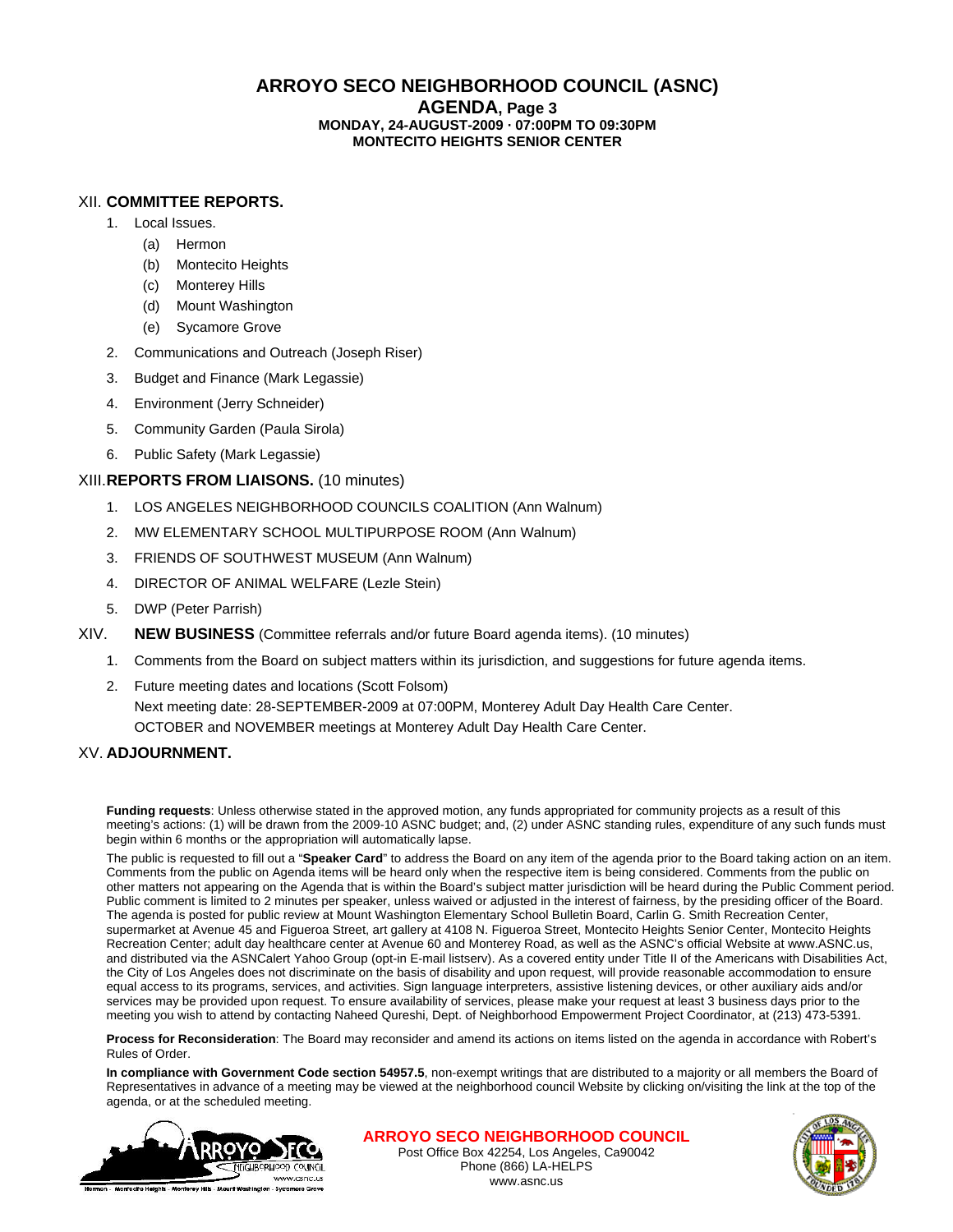#### **Addendum A;** *per item # III* **PREFERRED TIME AND LOCATION FOR 2010 ASNC ELECTION** The election will be held on Thursday, April 29, 2010 **Prompt:**

- Please suggest a ranked list of five Polling Places within the Neighborhood Council (NC) boundaries.
- City Clerk- Election Division staff will contact the facilities and recruit the Polling Place.
- In making the final decision on the NC Polling Place, the City Clerk Election Division will consider the following criteria:
- Availability on the date and time of the election (including time for set up and clean up of Polling Place)
- Sufficient size to accommodate the voter sign-in process and voting activities
- Access to public transportation
- Sufficient parking, lighting, and restroom facilities for Polling Place staff
- Compliance with Americans with Disabilities Act (ADA) requirements
- Cost for use of the facility (for each election-related event)
- Neutrality of the location for stakeholders and candidates

In the event the suggested sites are not available, the City Clerk will recruit a suitable Polling Place for the NC election and notify the NC of the new location.

#### **►The stated time preferred is 2PM - 8 pm.**

*Previous ASNC election(s) have been held from 4pm-8pm, the city clerk is requiring a six hour window, they want to close at 8pm.*

|                             | Location: AUDITORIUM: Ramona Hall<br>4580 North Figueroa St.<br>Los Angeles, CA 90031<br>Contact: Jennifer Rockwell (323) 276-3021     | 4  | <b>Location: MONTECITO HEIGHTS SENIOR CITIZEN</b><br><b>CENTER</b><br>4545 Homer Street<br>Los Angeles, CA 90031<br>contact: Carol Burnett (213) 485-8549 |
|-----------------------------|----------------------------------------------------------------------------------------------------------------------------------------|----|-----------------------------------------------------------------------------------------------------------------------------------------------------------|
| $\mathcal{D}_{\mathcal{L}}$ | Location: BALLROOM: Ramona Hall<br>4580 North Figueroa St.<br>Los Angeles, CA 90031<br>Contact: Jennifer Rockwell (323) 276-3021       | 5A | Location: LATONA ELEMENTARY SCHOOL<br>4312 Berenice Ave.<br>Los Angeles, CA 90031<br>Principal: Brian Lucas (323) 221-5148                                |
| 3                           | Location: COMMUNITY ROOM: Ramona Hall<br>4580 North Figueroa St.<br>Los Angeles, CA 90031<br>Contact: Jennifer Rockwell (323) 276-3021 | 5B | Location: BUSHNELL WAY ELEMENTARY SCHOOL<br>5507 Bushnell Way,<br>Los Angeles, California 90042<br>Principal Mr. Nery Paiz, 323/255-6511                  |

#### **►Ranked choices for location.**

*All previous ASNC elections have been held at Ramona Hall. The above sites comply more or less with the stated criteria regarding location, proximity to public transportation and ADA compliance.*